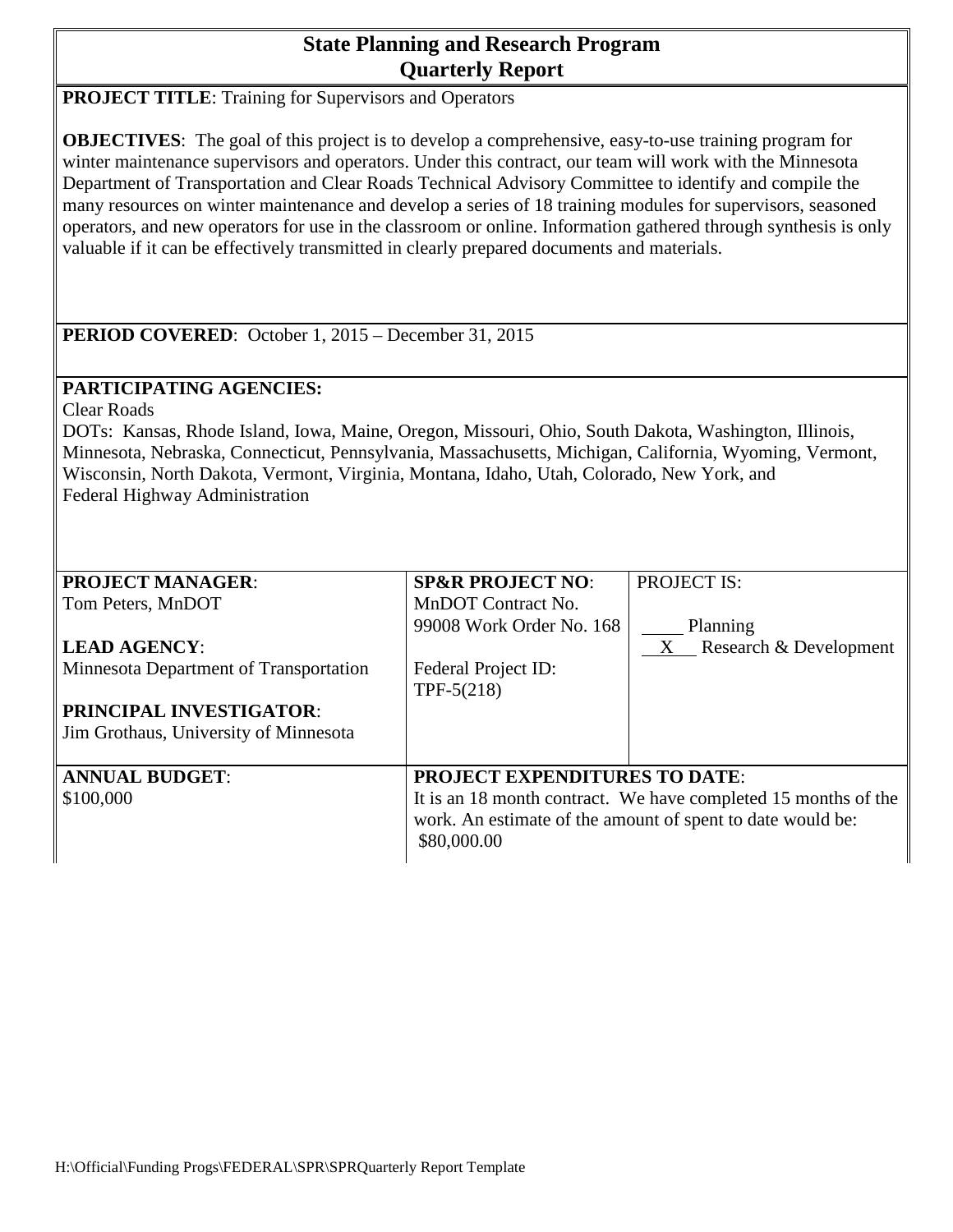### **WORK COMPLETED:**

To date the project team has worked on the following modules. Each of the PPT modules contains technical information and photos. The instruction workbook, quizzes, PPT formatting still need to be complete. Fortin Consulting has been working very closely with the TAP to obtain comments and approval during this process.

Fortin Consulting completed the technical content for all 18 training modules. It is my understanding that the technical content is accurate and has had the appropriate technical review. Fortin had constant communication with the TAP during this process. The U of MN is still working to edit and format the PowerPoint slides and is still developing the supporting materials that consist of: training guide, pre-assessment, post-assessment, answer key for each test, and a student evaluation.

#### **Status of Clear Roads Training Modules:**

Date: December 31, 2015

|                |                                                           | <b>Status</b>                                                             |                                |                           |                                          |                                            |                                            |
|----------------|-----------------------------------------------------------|---------------------------------------------------------------------------|--------------------------------|---------------------------|------------------------------------------|--------------------------------------------|--------------------------------------------|
| Mod.           | <b>Topic</b>                                              | <b>Technical</b><br>Content<br>Complete<br>by Fortin<br><b>Consulting</b> | Powerpoint<br><b>Finalized</b> | <b>Teaching</b><br>guide  | Pre and<br>Post<br><b>Assess</b><br>ment | <b>Stude</b><br>nt<br>Evalu<br>aation<br>S | <b>Shared</b><br>with<br>the<br><b>TAP</b> |
| $\mathbf{1}$   | <b>Plowing Procedures</b>                                 | X                                                                         | $\mathsf{X}$                   | $\mathsf{x}$              | $\mathsf{x}$                             | $\sf X$                                    |                                            |
| $\overline{2}$ | <b>Truck Operations</b>                                   | $\mathsf{X}$                                                              | $\mathsf{X}$                   | $\mathsf{X}$              | $\mathsf{X}$                             | $\mathsf{X}$                               |                                            |
| 3              | <b>Spreader Procedures</b>                                | $\overline{X}$                                                            | $\mathsf{X}$                   | X                         | $\mathsf{x}$                             | X                                          |                                            |
| 4              | <b>Material Use</b>                                       | $\mathsf{\chi}$                                                           | $\mathsf{X}$                   | $\mathsf{X}$              | $\boldsymbol{\mathsf{x}}$                | $\mathsf{X}$                               |                                            |
| 5              | <b>Pre-wetting</b>                                        | $\mathsf{X}$                                                              | $\mathsf{X}$                   | $\mathsf{x}$              | $\boldsymbol{\mathsf{x}}$                | $\overline{X}$                             |                                            |
| 6              | <b>Brine Production</b>                                   | X                                                                         | $\mathsf{X}$                   | $\boldsymbol{\mathsf{x}}$ | $\boldsymbol{\mathsf{x}}$                | X                                          |                                            |
| 7              | De-icing                                                  | X                                                                         |                                |                           |                                          |                                            |                                            |
| 8              | Anti-icing                                                | $\mathsf{X}$                                                              |                                |                           |                                          |                                            |                                            |
| 9              | <b>Safety</b>                                             | $\boldsymbol{\mathsf{X}}$                                                 |                                |                           |                                          |                                            |                                            |
| 10             | <b>De-Icing Agent Management</b><br><b>Policy</b>         | $\mathsf{X}$                                                              | $\mathsf{x}$                   | $\mathsf{x}$              | $\mathsf{X}$                             | $\mathsf{X}$                               |                                            |
| 11             | <b>Level of Service</b>                                   | $\pmb{\times}$                                                            |                                |                           |                                          |                                            |                                            |
| 12             | <b>Principles of Ice Formation</b>                        | $\sf X$                                                                   |                                |                           |                                          |                                            |                                            |
| 13             | <b>Science of Freeze Point</b><br><b>Depressants</b>      | $\mathsf{X}$                                                              | $\mathsf{X}$                   | $\mathsf{x}$              | $\boldsymbol{\mathsf{x}}$                | $\pmb{\mathsf{X}}$                         |                                            |
| 14             | <b>Snow and Ice Control Agents</b><br>and the Environment | $\mathsf{x}$                                                              | $\mathsf{x}$                   | $\mathsf{x}$              | $\mathsf{X}$                             | $\sf X$                                    |                                            |
| 15             | <b>Drift Control</b>                                      | $\sf X$                                                                   |                                |                           |                                          |                                            |                                            |
| 16             | <b>Weather Basics</b>                                     | $\sf X$                                                                   | $\mathsf{x}$                   | $\boldsymbol{\mathsf{x}}$ | $\mathsf{X}$                             | $\pmb{\mathsf{X}}$                         |                                            |
| 17             | <b>Bridge Frost</b>                                       | X                                                                         |                                |                           |                                          |                                            |                                            |
| 18             | <b>Avalanche Management</b>                               | $\pmb{\times}$                                                            |                                |                           |                                          |                                            |                                            |